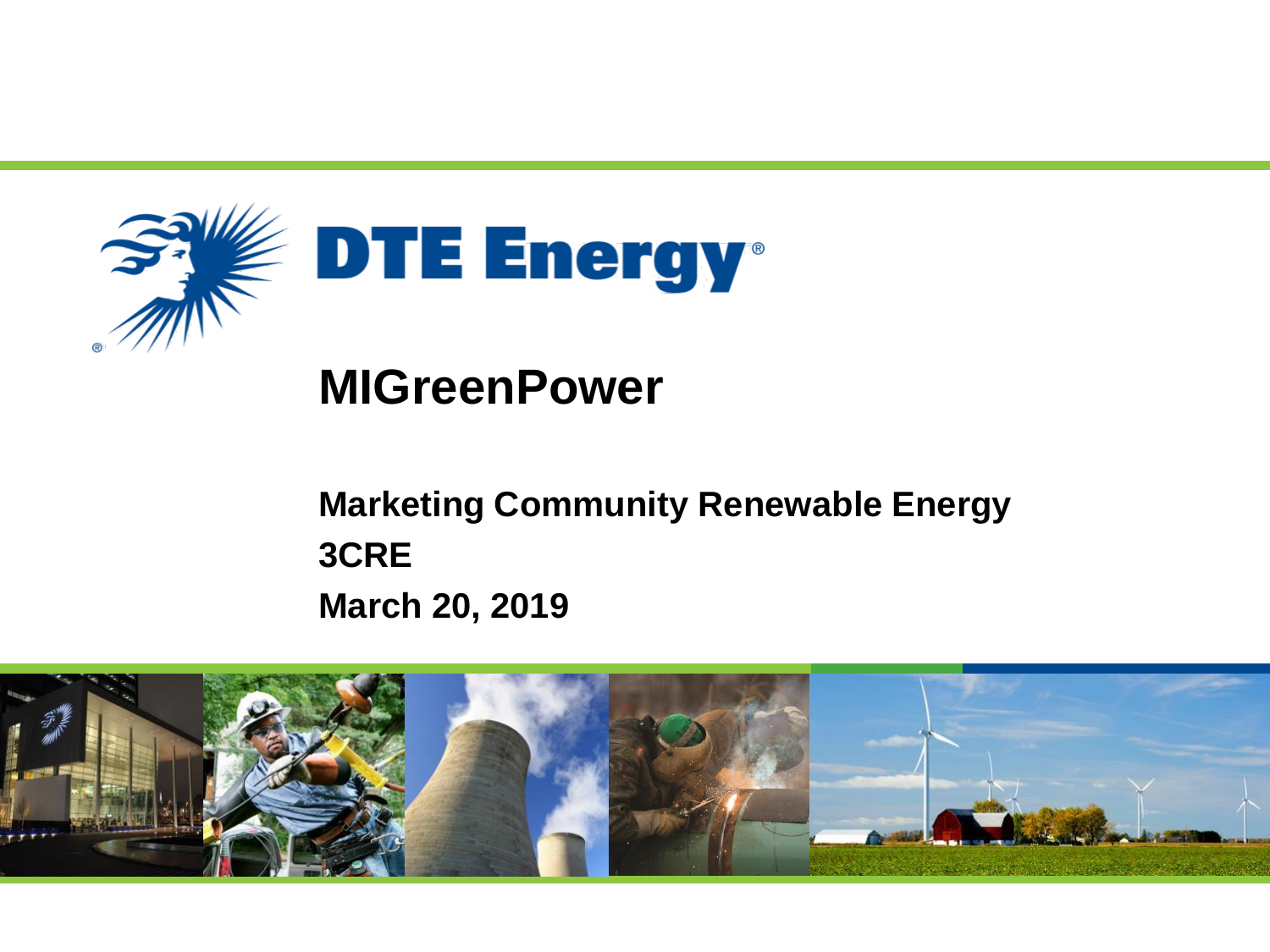**Since 2017, DTE has offered a voluntary renewables program providing customers the option to increase their renewable energy usage**



# **MIGreen Power**

#### **Increase renewable energy usage up to 100%**

- MIGreenPower (MIGP) is a voluntary green pricing program designed for any customer wishing to go beyond the 12.5- 15% renewable energy that they receive from DTE's generation fleet
- **Simple enrollment with flexible terms and no up-front payment**
	- Program requires no up-front investment, no operating and maintenance obligations, and no long-term commitment
- **Renewable Energy is sourced from both cost-effective utility-scale sites and a locally-sited solar array**
	- Pinnebog Wind Park (51 MW Huron County, MI)
	- Lapeer Solar Array (48 MW Lapeer, MI)
	- O'Shea Park Solar Array (2 MW Detroit, MI) Q'Shea Park Solar Array



Pinnebog Wind Park

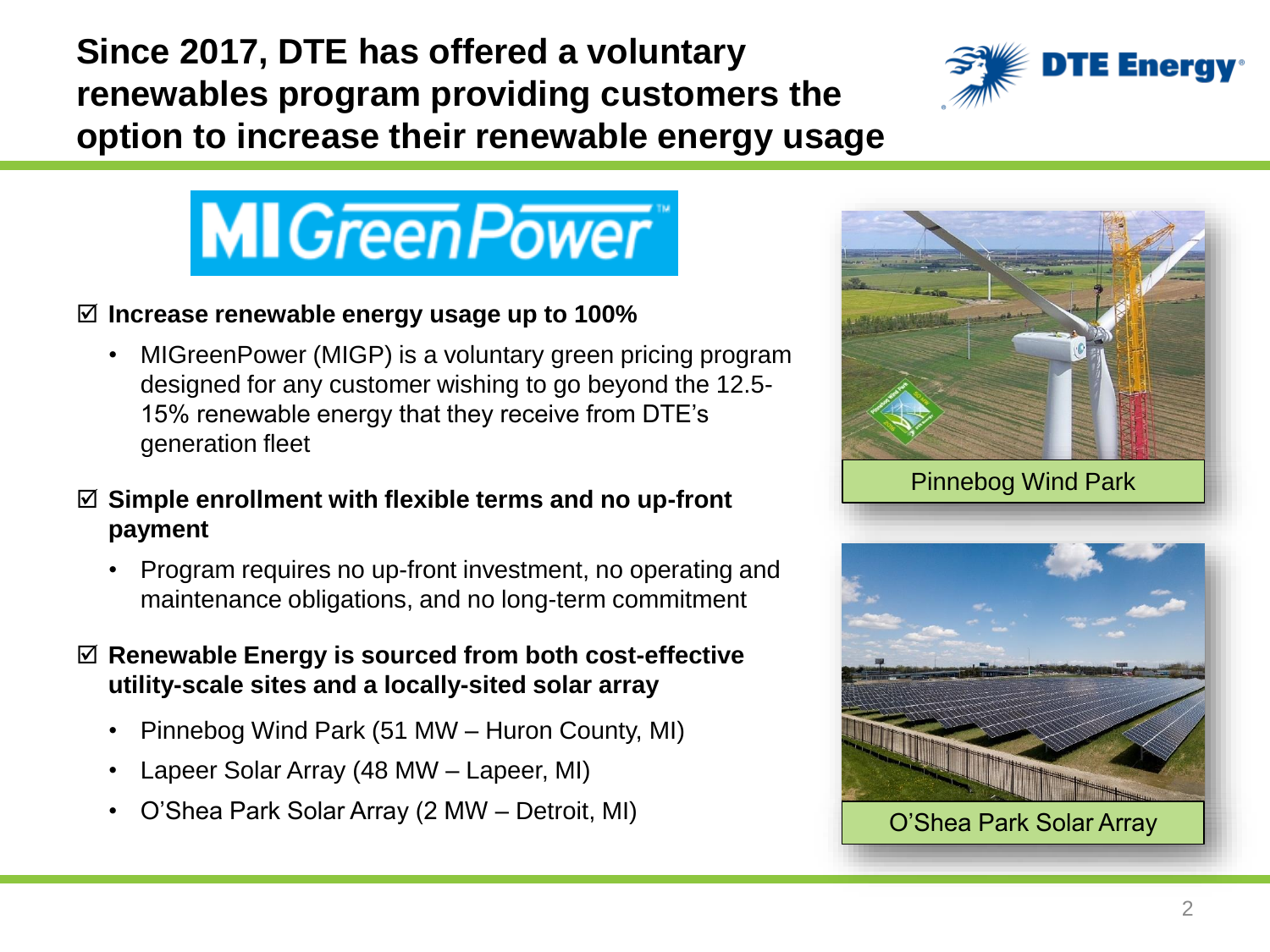**MIGreenPower is a cost-based program that offers subscribers a fixed fee option to attribute up to 100% of their energy use to renewable energy**



- **Fixed subscription fee based on levelized cost of the assets**
- **Customers receive an on-bill energy and capacity credit**
- **Renewable energy credits (RECs) are retired on behalf of the subscribers**
- RECs generated through the MIGP program are retired on behalf of the enrolled customers through the Michigan Renewable Energy Certification System (MIRECS)

### **MIGreenPower is a Green-e Certified program**



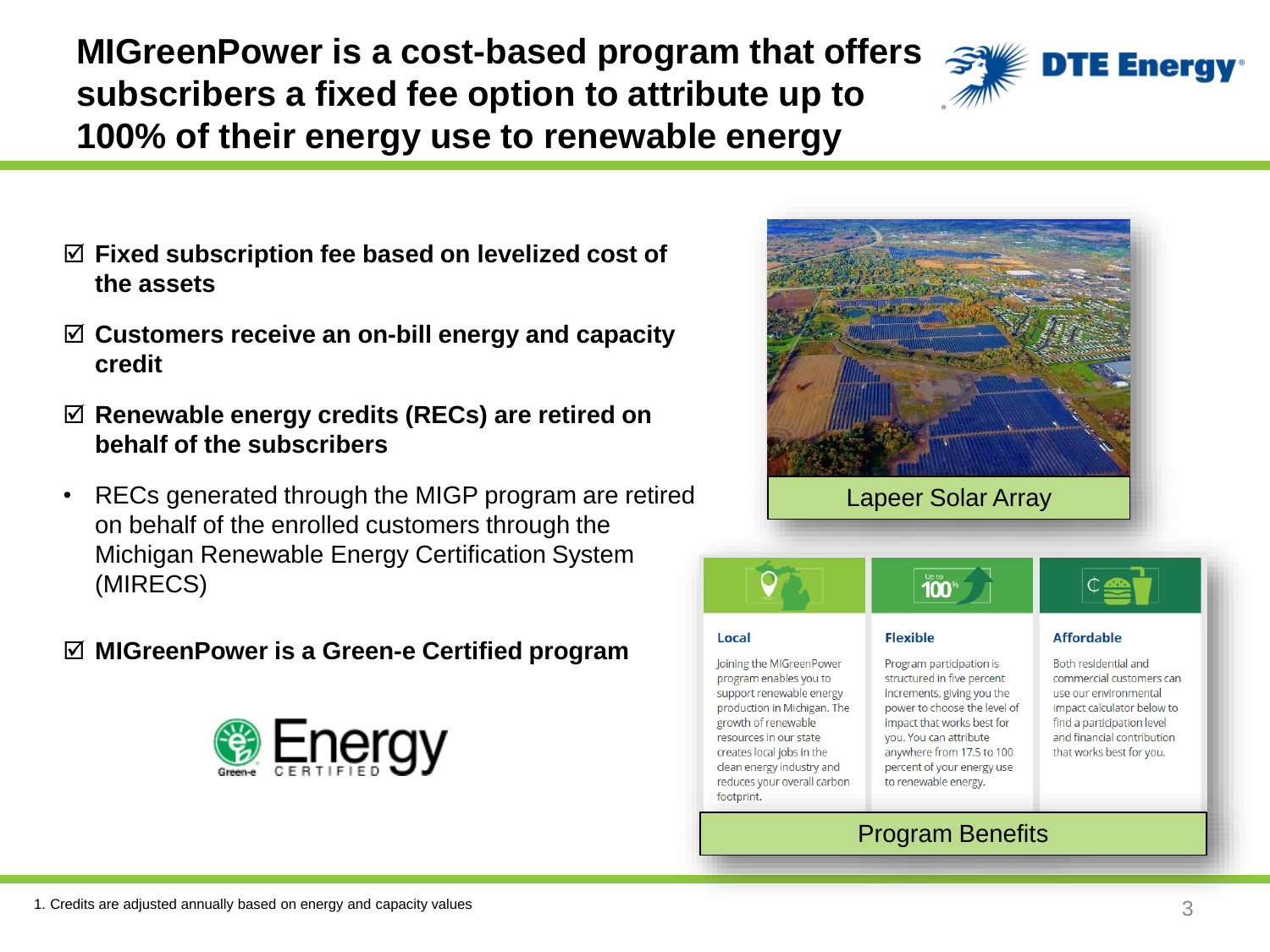## **MIGreenPower offers several benefits to subscribers, such as reduced carbon emissions and the creation of clean energy jobs**



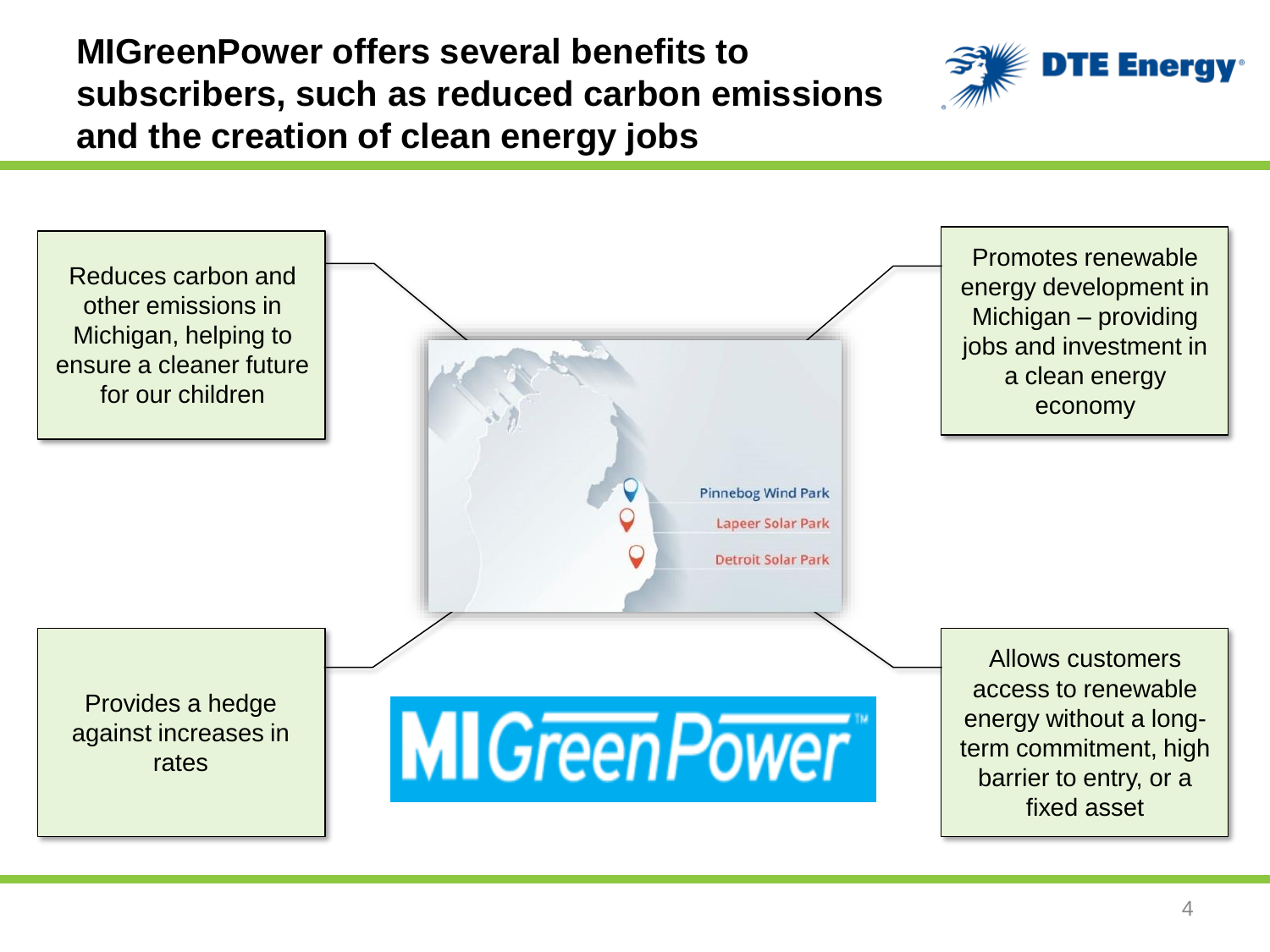**Since launching MIGreenPower in April 2017, DTE has refined its marketing approach to grow enrollment in the program**



#### **MIGreenPower was launched April 3, 2017**

• Partnered with a national leader in voluntary renewable program marketing to lead effort

#### **Marketing efforts have been refined to stimulate enrollment growth**

- Initial focus centered on developing the process and infrastructure to support enrollment
- In 2018 we ramped up customer outreach and more than tripled enrollment
- For 2019, we are refining our marketing efforts with the objective of lowering customer enrollment costs

#### **Following a proven marketing strategy**

- What/Why? Offer a renewable energy product with no upfront cost and flexible terms for customers interested in investing in renewable energy to reduce their carbon footprint
- Who? Targeted segments with a propensity for sustainability/green initiatives
- How? Marketing tactics include door knock, event sponsorship and tabling, blog posts, print articles, email blasts, bill inserts, direct mail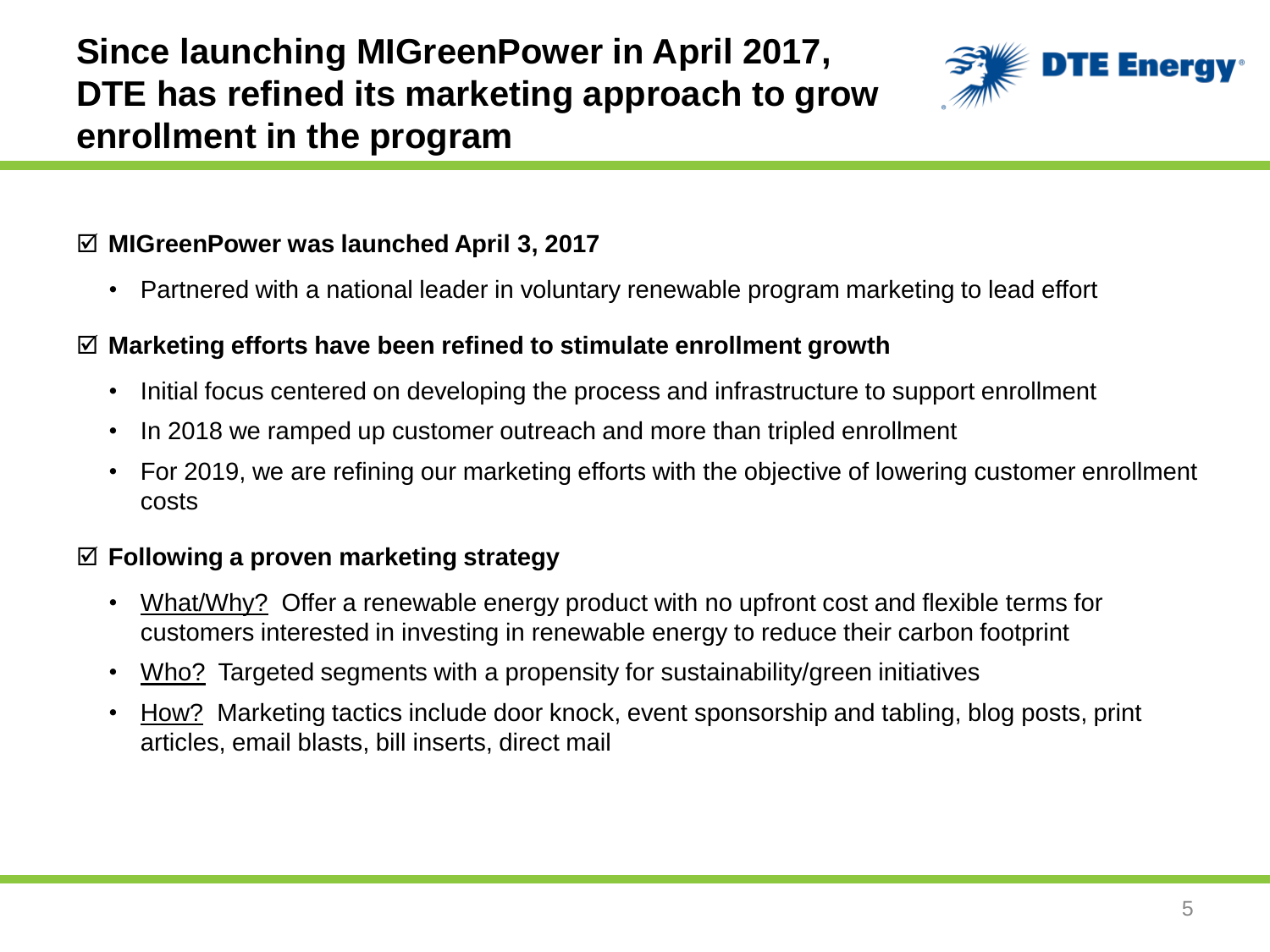**MIGreenPower has ~6,000 customers enrolled receiving over 23,000 MWh of renewable energy annually**

#### **MIGreenPower Enrollments to Date**



1. Direct mail enrollments were only driven by current GreenCurrents customers who were sent a mailing with the option to reply by mail if they wanted to convert to MIGreenPower now that GreenCurrents is ending

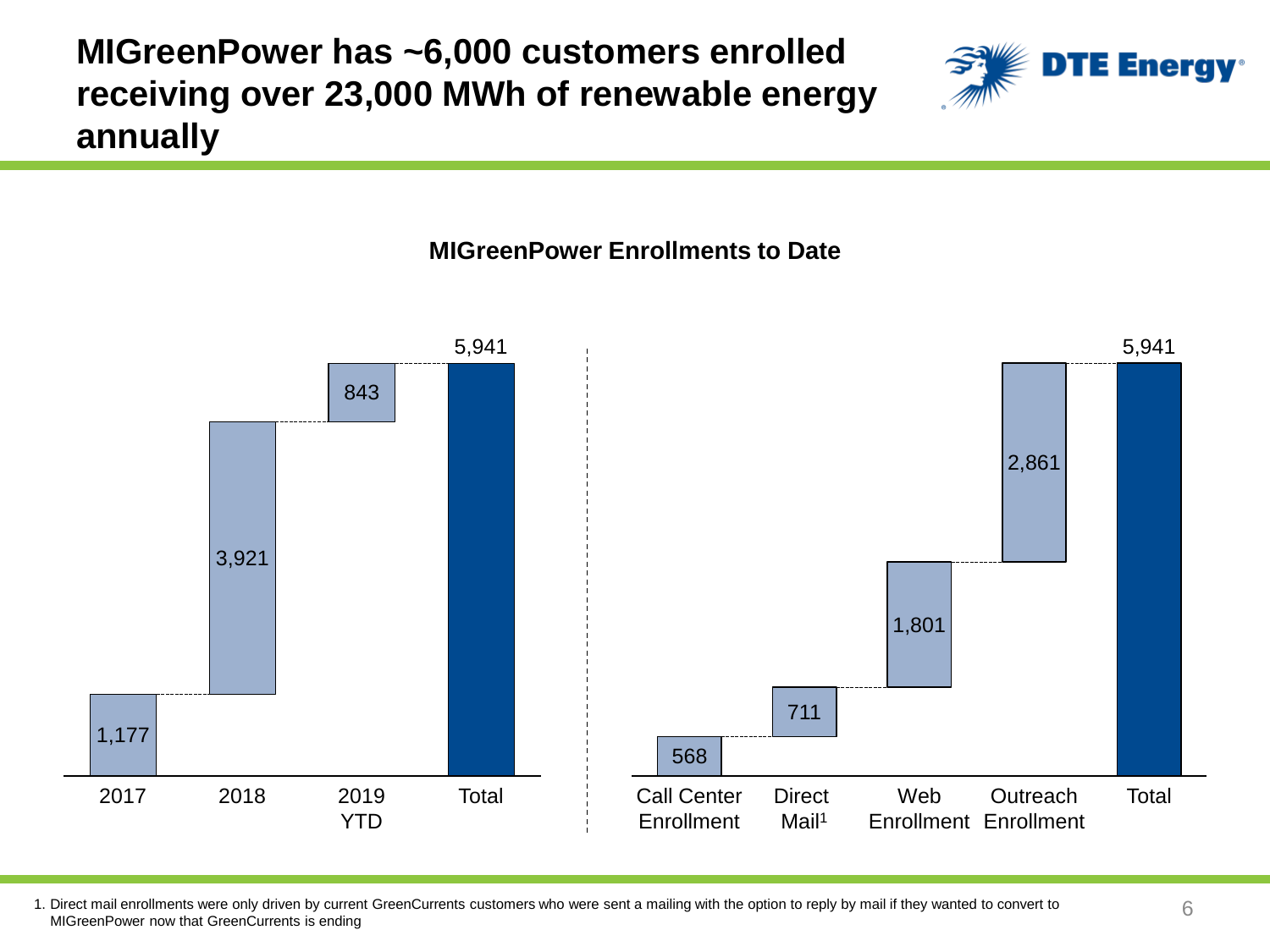**DTE has seen some success with web-based enrollment through multiple means of online marketing…**



#### **Navigation to site**

• Internet searches, embedded links, etc.

#### **Targeted email blasts**

- Sent four targeted email blasts
- To date, the emails have a relatively low click through rate of  $~1\%$

#### **Highlighting program through articles**

• Issued 28 articles highlighting program and sent two bill inserts

## **SUPPORT CLEAN ENERGY SOURCES IN MICHIGAN**



#### Celebrate Earth Day all year long

DTE Energy makes it easy to support a healthier planet. Enrolling in MIGreenPower means you can reduce your carbon footprint while supporting clean energy in Michigan for generations to come.

#### Sign up for **MI** Green Power today. **Enroll now Learn more**

**MI** Green Power

**TE Energy** 

**Have questions** Call us at 855,613,4445

#### **How it works:**

- 1. DTE produces renewable energy from wind and solar projects in Michigan.
- 2. Enroll in MIGreenPower to support renewable energy development in Michigan. Attribute more of your energy use to wind and solar projects.
- 3. Choose the level of impact that works best for you. Program participation is reflected in your monthly **DTE bill.**
- 4. Receive your welcome kit and become a proud supporter of wind and solar power in Michigan.

**AKE EVERY DAY**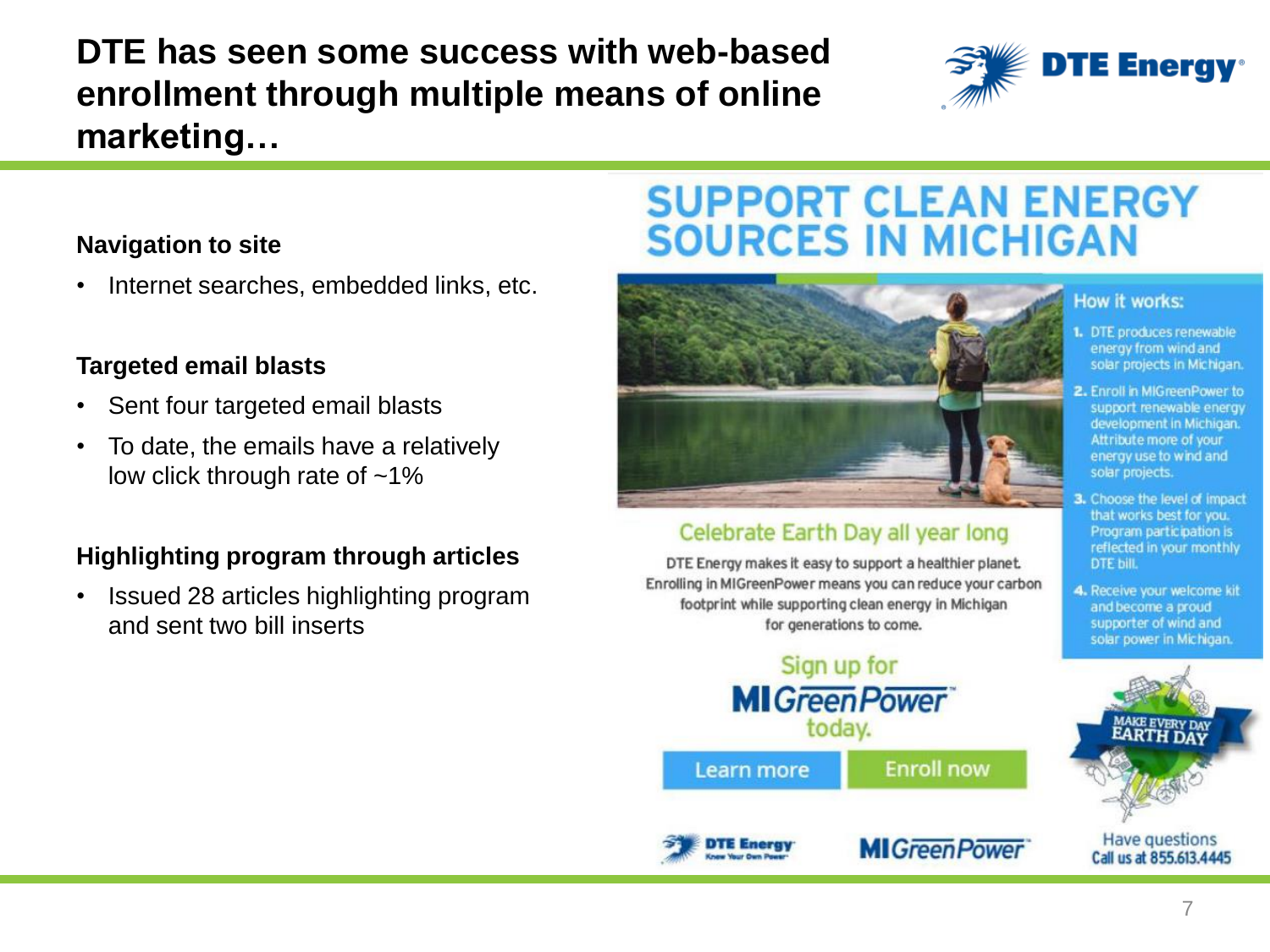**… though DTE's experience with outreach through courtesy knocks and event staffing has shown greater levels of program enrollments**



#### **Event Staffing**

• DTE has staffed events such as Earth Day, Detroit Zoo, Michigan Theater, Jazz Fest

#### **Courtesy Knocks**

• Conducted courtesy knocks where typical sign up is 1 per hour

#### **GreenCurrents Conversion**

• DTE has been calling GreenCurrents customers to convert to MIGP now that GreenCurrents is ending